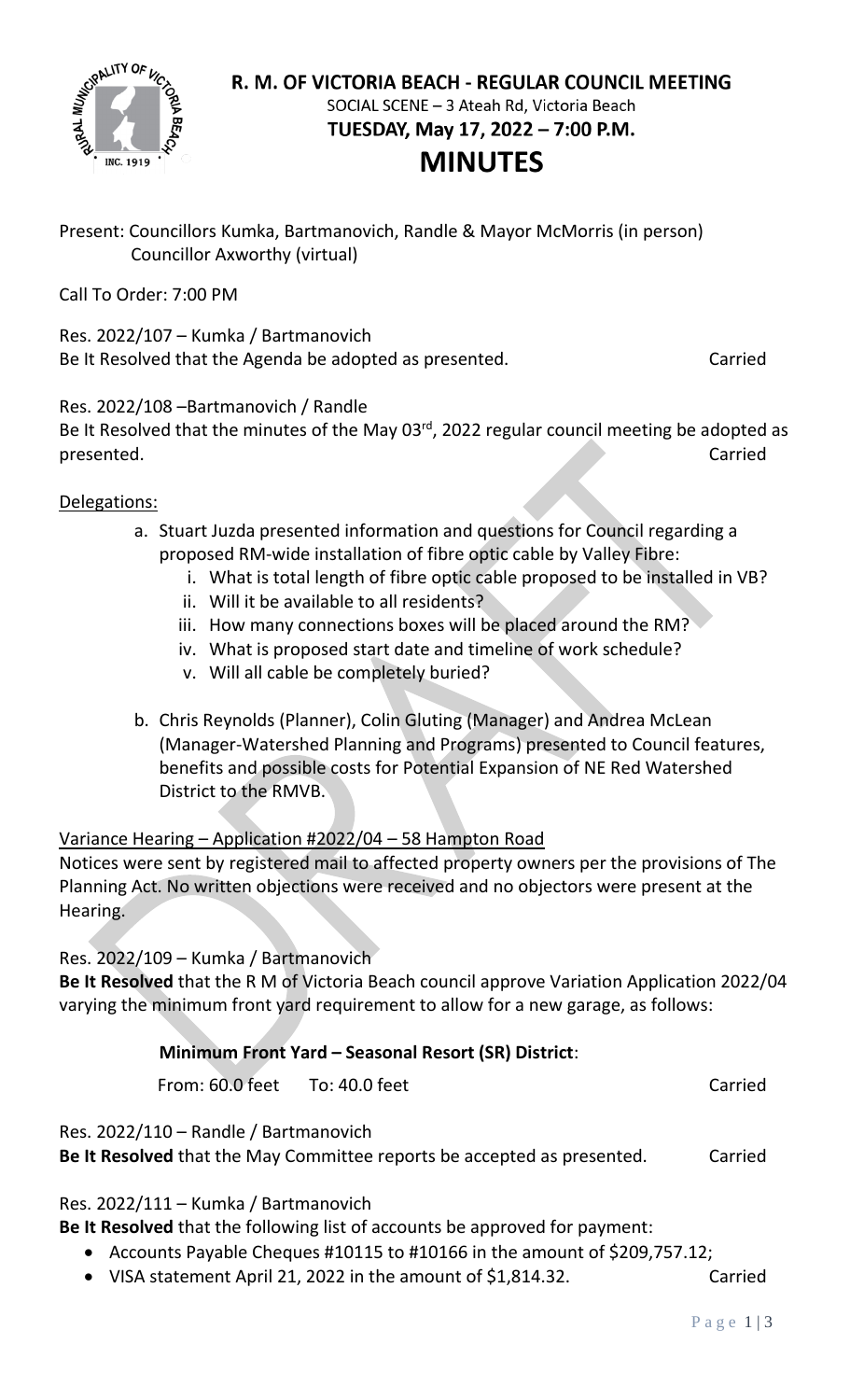

### R. M. OF VICTORIA BEACH - REGULAR COUNCIL MEETING SOCIAL SCENE - 3 Ateah Rd, Victoria Beach

TUESDAY, May 17, 2022 - 7:00 P.M.

# **MINUTES**

Business Arising from Previous Meeting:

- o Note: After hours Public Works contact 204-756-2568
- $\circ$  Notice of proposed date for Zoning By-Law 2<sup>nd</sup> public hearing scheduled for 05<sup>th</sup> July, 2022 at 1:30 pm at Victoria Beach, East Beaches Social Scene

Res. 2022/112 – Kumka / Bartmanovich

**Be It Resolved** to approve and obtain a legal survey of the undeveloped road allowance in Albert Beach north of Pitt Road. Carried

Res. 2022/113 – Bartmanovich / Randle

**Be It Resolved** that By-Law 1630, closing a municipal road and authorizing the sale of land, be given 2<sup>nd</sup> reading. Carried and the state of the state of the state of the state of the state of the state of the state of the state of the state of the state of the state of the state of the state of the state of the

Res. 2022/114 – Kumka / Bartmanovich

**Be It Resolved** that By-Law 1630, closing a municipal road and authorizing the sale of land, be given  $3^{rd}$  reading and passed.

FOR: Councillors Axworthy, Bartmanovich, Kumka, Randle, Mayor McMorris. Carried

Res. 2022/115 – Bartmanovich / Randle Be It Resolved that By-Law 1631, opening a municipal road, be given 2<sup>nd</sup> reading. Carried

Res. 2022/116 – Axworthy / Randle **Be It Resolved** that By-Law 1631, opening a municipal road be given 3rd reading and passed. FOR: Councillors Axworthy, Bartmanovich, Kumka, Randle, Mayor McMorris. Carried

Res. 2022/117 – Randle / Bartmanovich **Be It Resolved** to approve RMVB Policy #2022/2 - Accessibility Standard for Employment.

Res. 2022/118 – Bartmanovich / Axworthy Be It Resolved to approve effective June 01<sup>st</sup>, 2022, RMVB Policy #2022/1 - Meals & Travel Allowance. Carried

Res. 2022/119 – Randle / Axworthy **Be It Resolved** that all council members be authorized to participate in the Accessible Standard for Communications Webinar on June 2, 2022 from 1-3 pm;

**Further Be It Resolved** that the Municipality cover all associated costs to attend said event as per the terms of By-Law 1613. The same state of the carried carried carried

Res. 2022/120 – Bartmanovich / Axworthy

**Be It Resolved** that all council members be authorized to attend the AMM District Meeting on June 16, 2022;

**Further Be It Resolved** that the Municipality cover all associated costs to attend said event as per the terms of By-Law 1613. The same state of the carried carried

Carried